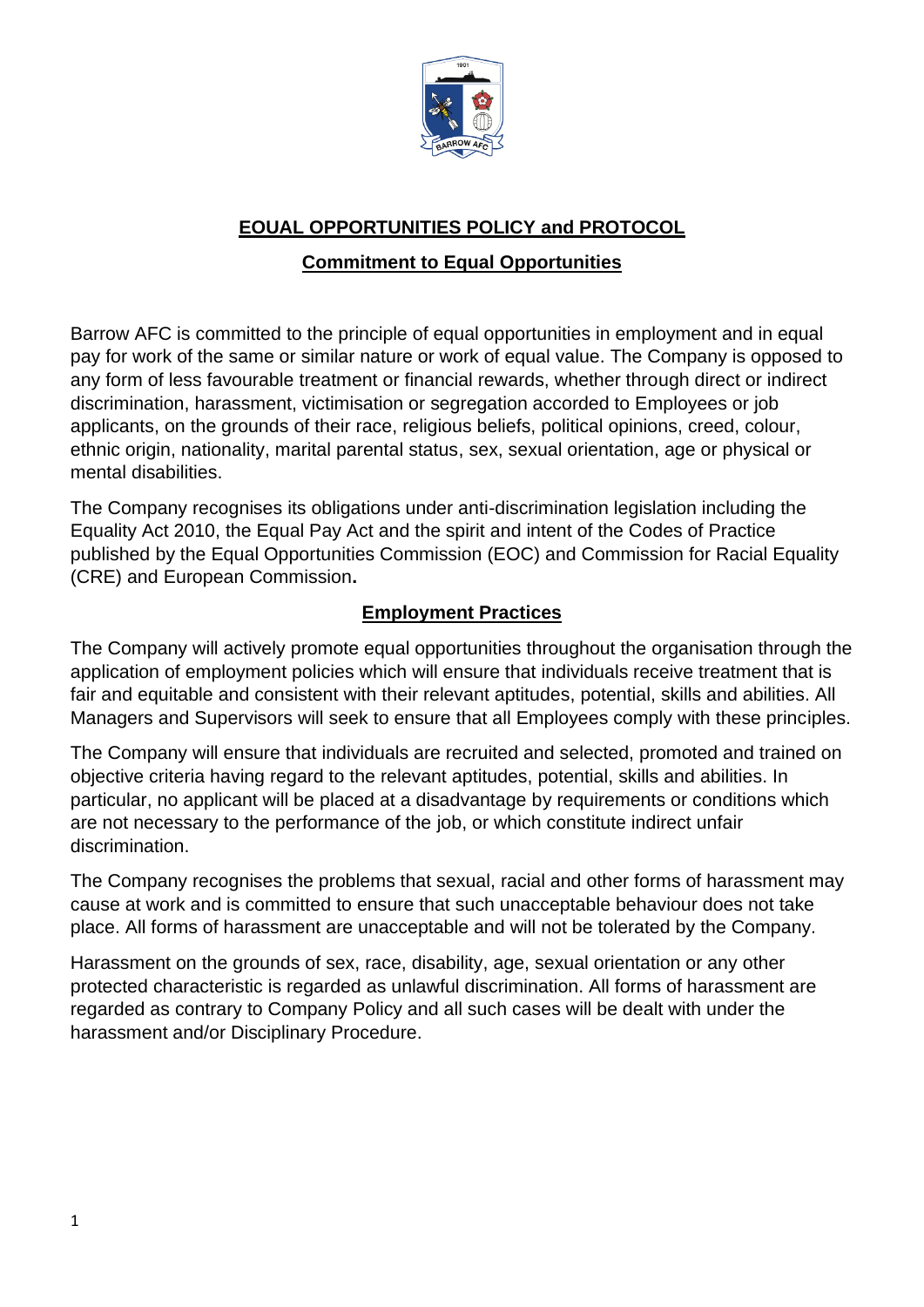

### **Harassment. Grievance and Disciplinary Procedure**

The Company operates an anti-harassment policy and any Employee who feels that they have been subjected to harassment or discrimination of any sort should raise the issue in accordance with the anti-harassment policy. The Company will make every effort to secure a satisfactory resolution of any such issue. In addition, the Company will ensure that any Employee making a complaint of unfair discrimination will be protected from any victimisation in any form.

The Company will continue to treat unfair discriminatory conduct by any member of staff as a disciplinary offence.

### **Rehabilitation of Offenders**

It is the Company's Policy not to discriminate against anyone who has had a 'spent' conviction under the Rehabilitation of Offenders Act 1974. Under that Act it is unlawful to refuse to engage or to dismiss on the grounds of a spent conviction.

The Act only applies to terms of imprisonment of 30 months or less and certain fines and other charges. In addition, certain criminal offences and offences in contravention of the Companies Acts and Insider Trading Regulations, under the Financial Services Act, are also excluded from the Act.

References given by the Company or obtained on new recruits must not refer to spent convictions and should be ignored if disclosed in error. The Data Protection Act makes it obligatory that all references to 'spent' convictions in any computerised records be wiped off. It is the Company's policy that this applies to manual records also.

#### **Disability**

The Equality Act makes it unlawful to refuse to recruit, to refuse employment benefits or opportunities or to dismiss because a person is physically or mentally disabled (as defined in the Act). We will make every effort to make reasonable adjustments to the workplace and to working arrangements where the current conditions are disadvantageous to disabled people.

#### **EQUALITY PROTOCOL**

**Barrow AFC** is committed to encouraging equality, diversity and inclusion among our workforce within the Club, Community Trust and Academy setting, thus eliminating unlawful discrimination.

The aim is for our workforce to be truly representative of all sections of society, and for each employee to feel respected and able to give their best.

**Barrow AFC** - in providing goods and/or services and/or facilities - is also committed against unlawful discrimination of fans or the wider public.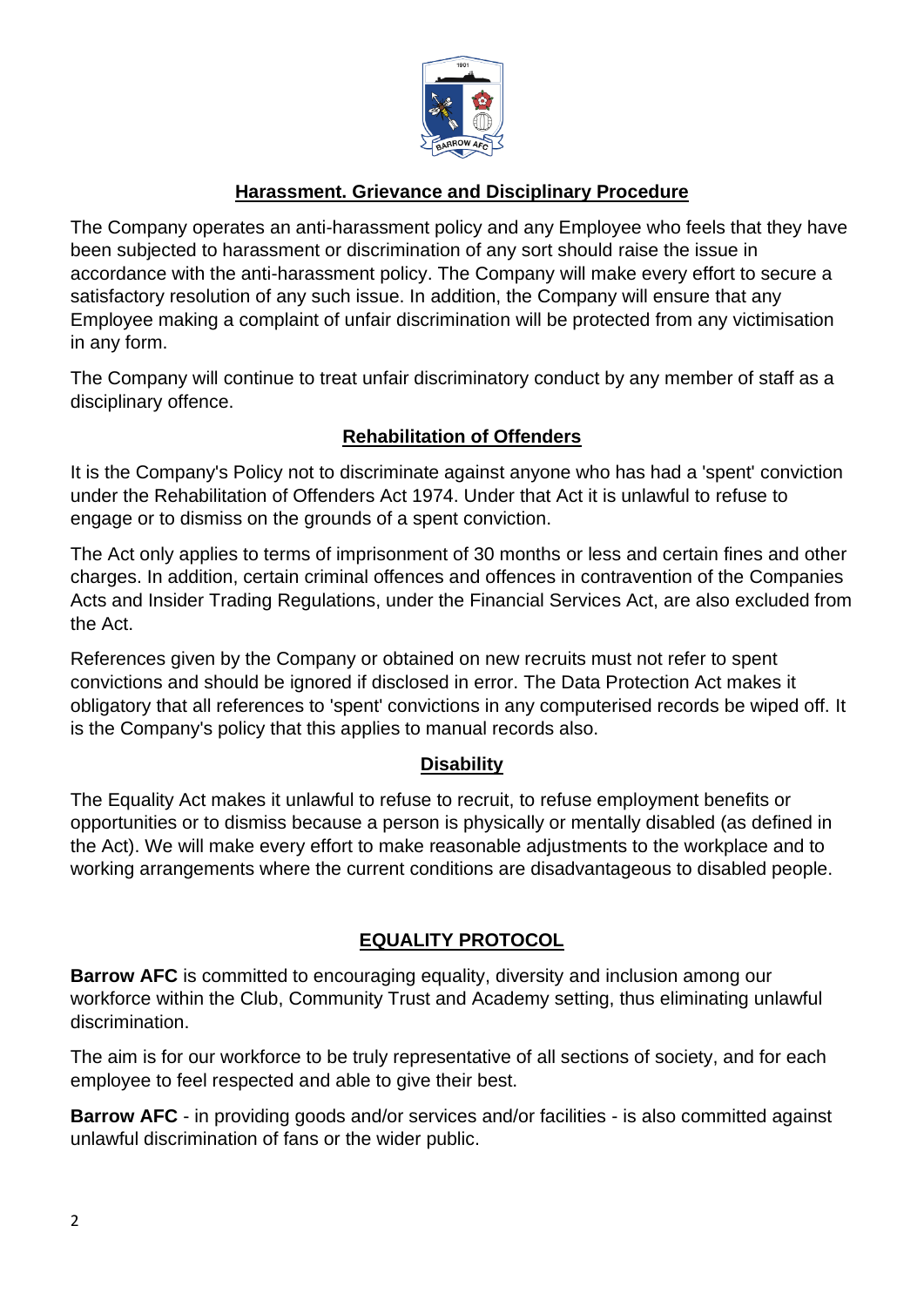

The protocols' purpose is to:

- provide equality, fairness and respect for all in our employment, whether voluntary, temporary, part-time or full-time
- not unlawfully discriminate because of the Equality Act 2010 protected characteristics of age, disability, gender reassignment, marriage and civil partnership, pregnancy and maternity, race (including colour, nationality, and ethnic or national origin), religion or belief, sex and sexual orientation
	- oppose, and avoid all forms of unlawful discrimination. This includes in pay and benefits, terms and conditions of employment, dealing with grievances and discipline, dismissal, redundancy, leave for parents, requests for flexible working, and selection for employment, promotion, training or other developmental opportunities

The organisation commits to:

- Encouraging equality, diversity and inclusion in the workplace as they are good practice and make business sense.
- Create a working environment free of bullying, harassment, victimisation and unlawful discrimination, promoting dignity and respect for all, and where individual differences and the contributions of all staff are recognised and valued.

This commitment includes training managers and all other employees about their rights and responsibilities under the equality, diversity and inclusion policy. Responsibilities include staff conducting themselves to help the organisation provide equal opportunities in employment, and prevent bullying, harassment, victimisation and unlawful discrimination.

All staff should understand they, as well as their employer, can be held liable for acts of bullying, harassment, victimisation and unlawful discrimination, in the course of their employment, against fellow employees, customers, suppliers and the public

• Take seriously complaints of bullying, harassment, victimisation and unlawful discrimination by fellow employees, fans, suppliers, visitors, the public and any others in the course of the organisation's work activities.

Such acts will be dealt with as misconduct under the club's grievance and/or disciplinary procedures, and appropriate action will be taken. Particularly serious complaints could amount to gross misconduct and lead to dismissal without notice.

Further, sexual harassment may amount to both an employment rights matter and a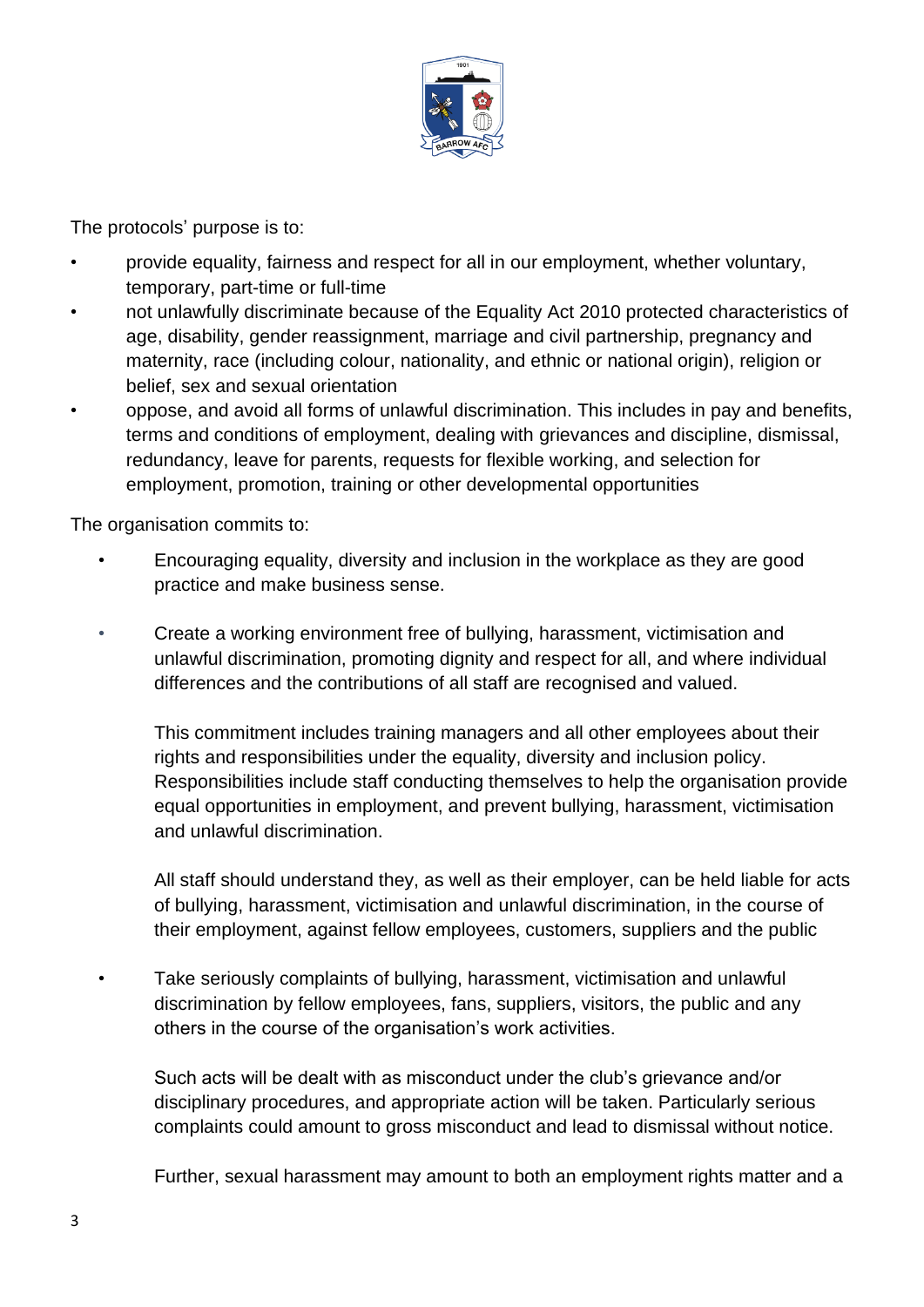

criminal matter, such as in sexual assault allegations. In addition, harassment under the Protection from Harassment Act 1997 – which is not limited to circumstances where harassment relates to a protected characteristic – is a criminal offence.

- Make opportunities for training, development and progress available to all staff, who will be helped and encouraged to develop their full potential, so their talents and resources can be fully utilised to maximise the efficiency of the organisation.
- Decisions concerning staff being based on merit (apart from in any necessary and limited exemptions and exceptions allowed under the Equality Act).
- Review employment practices and procedures when necessary to ensure fairness, and also update them and the policy to take account of changes in the law.
- Monitor the make-up of the workforce regarding information such as age, sex, ethnic background, sexual orientation, religion or belief, and disability in encouraging equality, diversity and inclusion, and in meeting the aims and commitments set out in the equality, diversity and inclusion policy. Monitoring will also include assessing how the equality, diversity and inclusion policy, and any supporting action plan, are working in practice, reviewing them annually, and considering and taking action to address any issues.

The equality, diversity and inclusion protocol are fully supported by senior management and details of the club's grievance and disciplinary policies and procedures can be found at **barrowafc.com**. This includes with whom an employee should raise a grievance – usually their line manager.

Use of the club's grievance and/or disciplinary procedures does not affect an employee's right to make a claim to an employment tribunal within three months of the alleged discrimination.

### **EQUALITY STATEMENT**

**Barrow AFC** will not tolerate any form of discrimination as identified in the Equality Act 2010 under the 9 protected characteristic, listed: age, race, sex, religion, sexual orientation, disability, gender reassignment, marriage and civil partnership, maternity and paternity leave. Furthermore, behaviour which is deemed as bullying or harassment will also not be tolerated and will be dealt with in the same view as discrimination.

**Barrow AFC** is dedicated to ensuring a safe and inclusive environment for everybody to thrive and the best version of themselves.

If you feel you have personally encountered discrimination, or believe to have witnessed discriminatory behaviour, please contact our General Manager Alisha Henry on